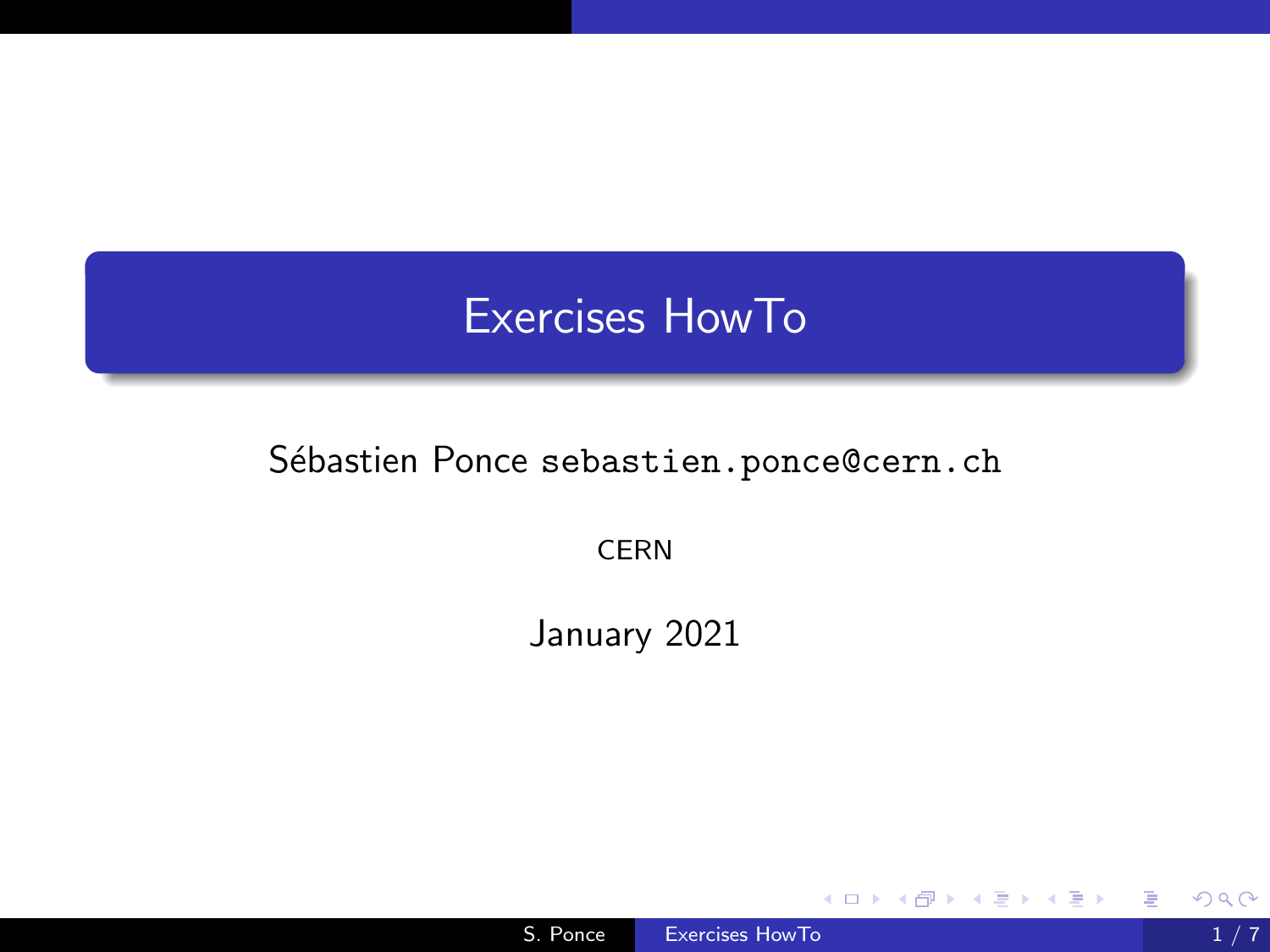# Setup requirements

### Required

- $\bullet$  decent  $C^{++}$ editor
- any  $C^{++}$ compiler supporting  $C^{++}17$

## Good to have

- git for getting/managing your code
- gdb to debug your problems
- valgrind, kcachegrind, cppcheck for corresponding exercises

# $C^{++}$ and python specific needs

- python3, libpython3-dev
- ctypes, matplotlib, numpy python packages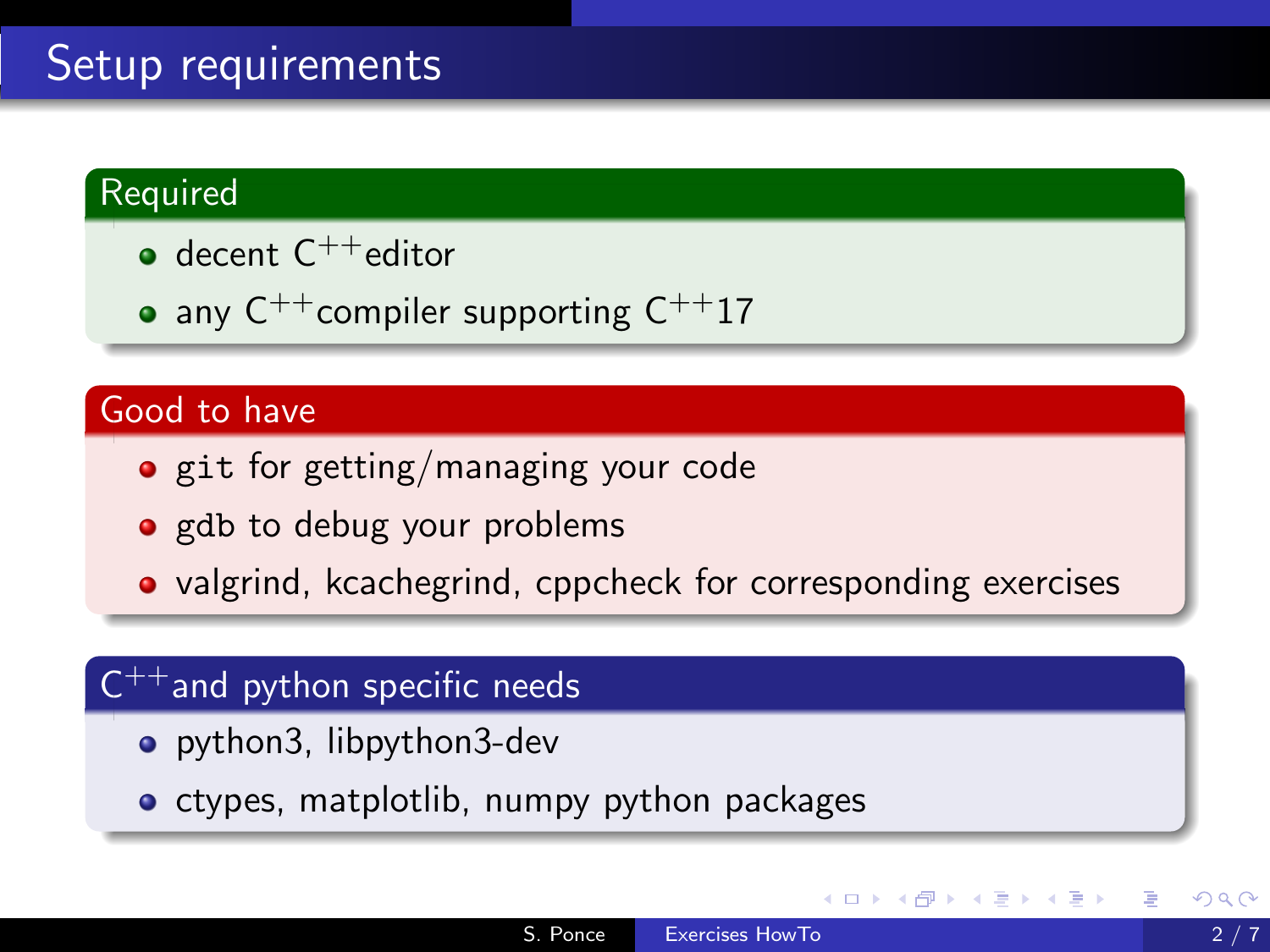### Best way

git clone https://gitlab.cern.ch/sponce/cpluspluscourse cd cpluspluscourse/code

#### Alternative

wget http://cern.ch/sponce/C++Course/code.tgz tar xzf code.tgz cd code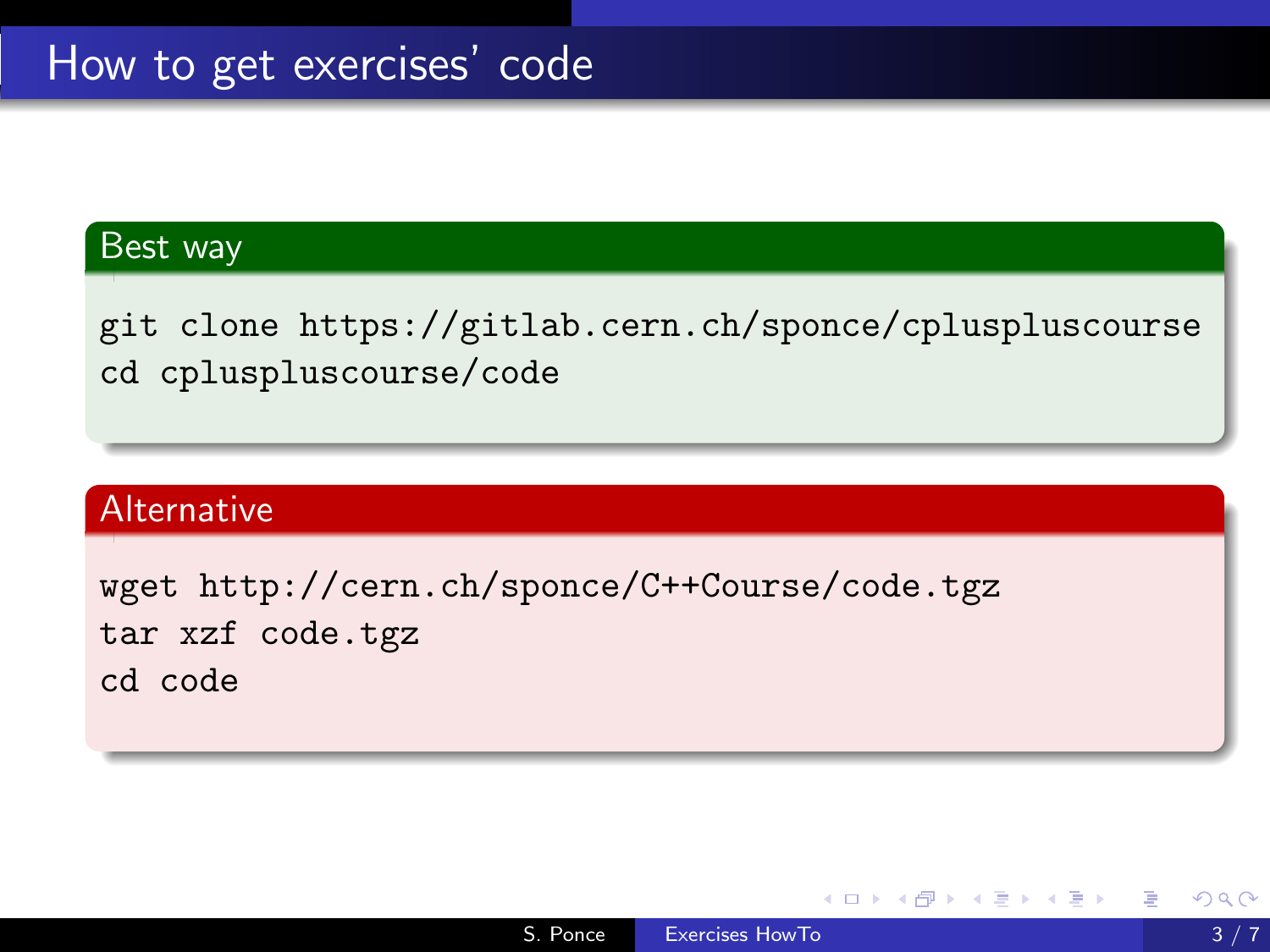# Anatomy of an exercise

Each exercise is in a subdirectory with mainly 3 sets of files

## \*.hpp and \*.cpp files

- $\bullet$  the code to understand and fix/complete
- you never start from scratch

## Makefile / cmake

- **•** prepared Makefile for easy compilation
- "make" and "make clean" are available
- **o** cmake is also supported

#### solution subdirectory

- the solution to the exercise ("make solution")
- please do not use before trying !

CERN-logo.jpg

∢ロ ▶ ∢何 ▶ ∢ ヨ ▶ ∢ ヨ ▶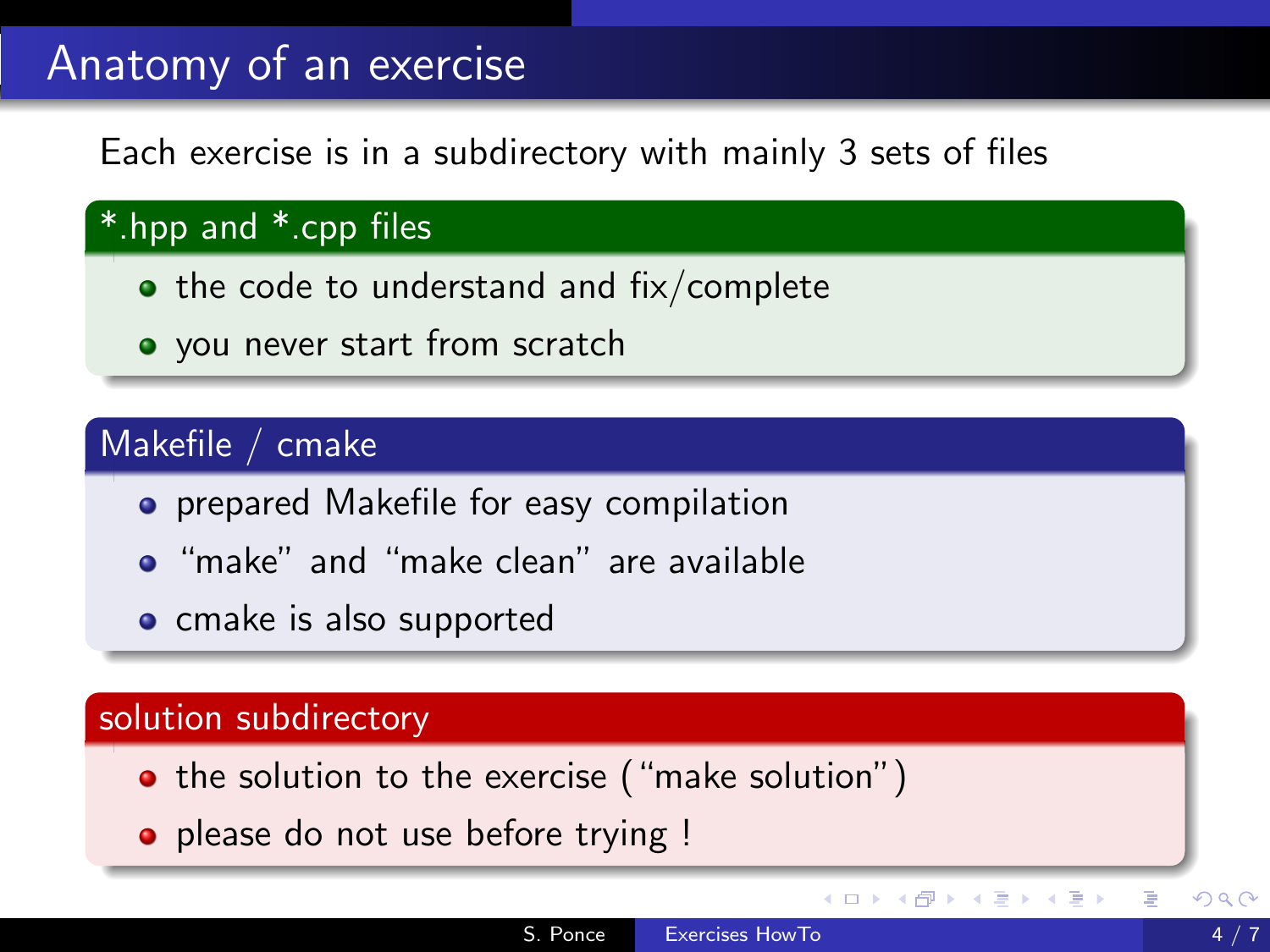# Just follow the instructions

- Each exercise comes with a set of instructions in the course
- See for example exercise on polymorphism
- Also present in exercise subdir in markdown format

### Exercise Time

- $\bullet$  go to code/polymorphism
- **o** look at the code
- o open test.cpp
- **o** create a Pentagon, call its perimeter method
- **•** create an Hexagon, call its perimeter method
- create an Hexagon, call its parent's perimeter method
- retry with virtual methods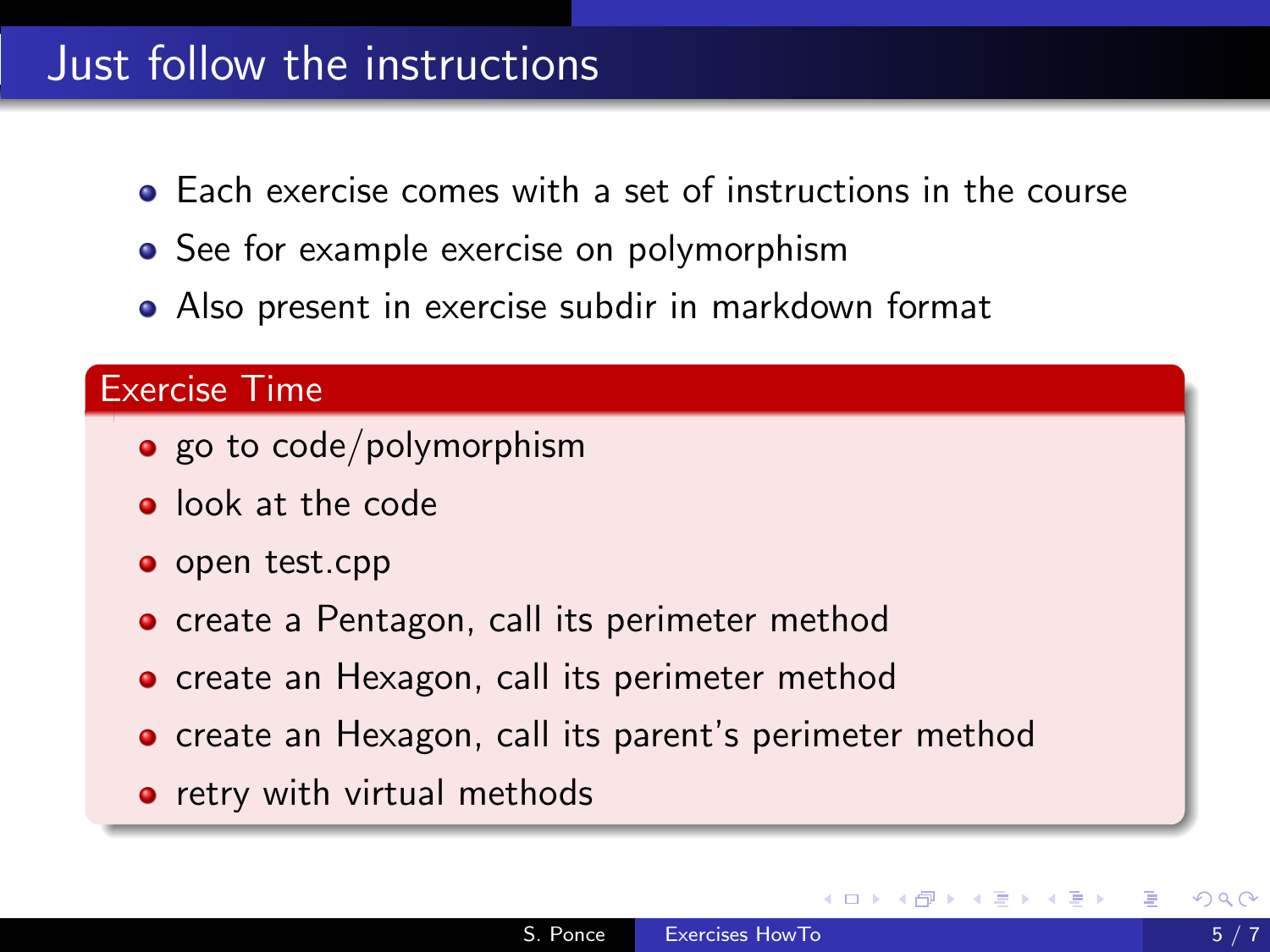# How to test your setup

## Just use hello exercise

- $\bullet$  go to code/hello
- **o** follow the README

## **Practically**

cd code/hello

 $\bullet$  g++ and make

make;

```
export LD_LIBRARY_PATH=${LD_LIBRARY_PATH}:.
```
./hello

• valgrind, callgrind and X11

```
valgrind --tool=callgrind ./hello; kcachegrind
```
• cppcheck

```
cppcheck .
```
CERN-logo.jpg